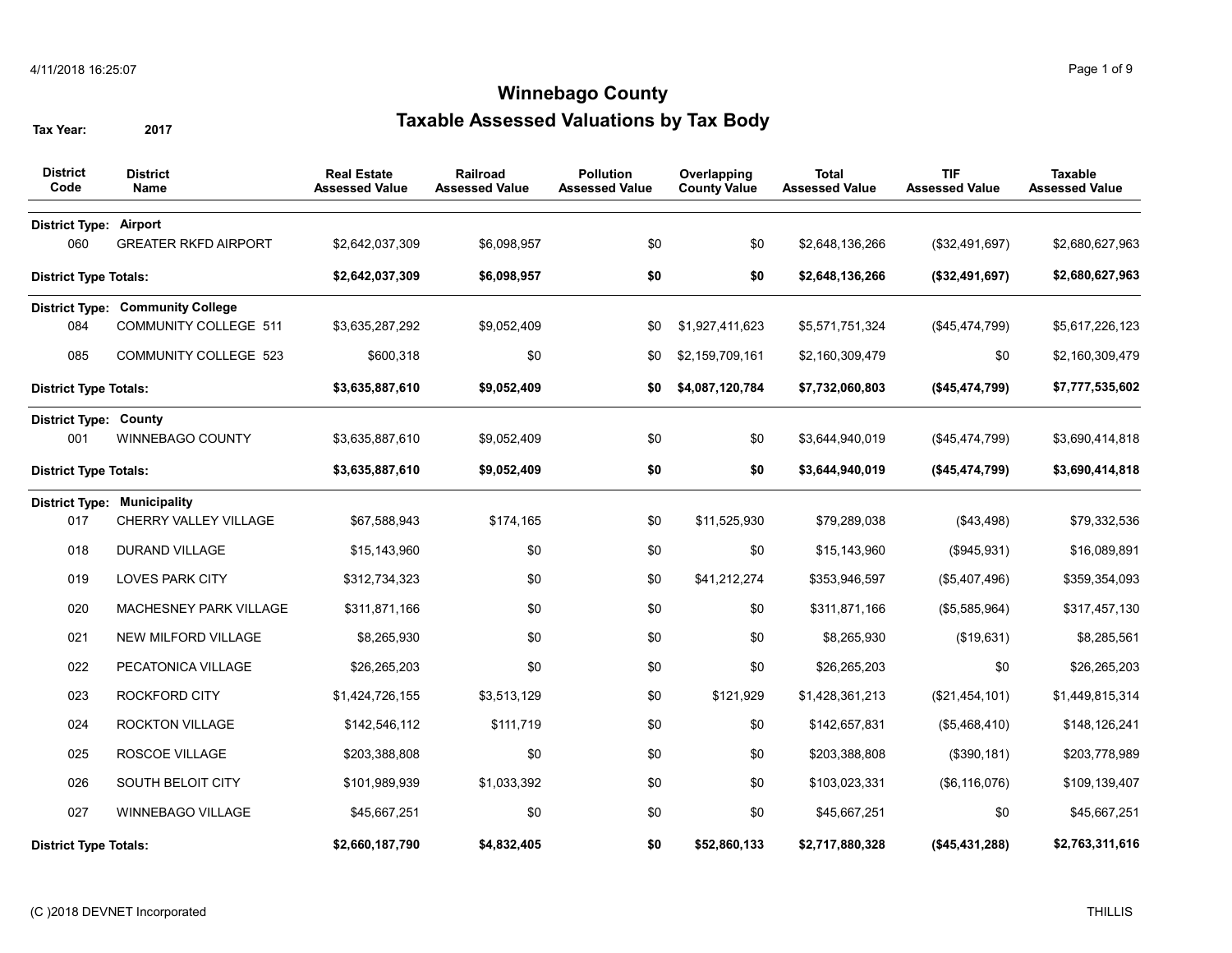| <b>District</b><br>Code      | <b>District</b><br>Name                                         | <b>Real Estate</b><br><b>Assessed Value</b> | <b>Railroad</b><br><b>Assessed Value</b> | <b>Pollution</b><br><b>Assessed Value</b> | Overlapping<br><b>County Value</b> | <b>Total</b><br><b>Assessed Value</b> | <b>TIF</b><br><b>Assessed Value</b> | <b>Taxable</b><br><b>Assessed Value</b> |
|------------------------------|-----------------------------------------------------------------|---------------------------------------------|------------------------------------------|-------------------------------------------|------------------------------------|---------------------------------------|-------------------------------------|-----------------------------------------|
| 002                          | <b>District Type: Forest Preserve</b><br><b>FOREST PRESERVE</b> |                                             |                                          | \$0                                       | \$0                                |                                       |                                     |                                         |
|                              |                                                                 | \$3,635,887,610                             | \$9,052,409                              |                                           |                                    | \$3,644,940,019                       | (\$45,474,799)                      | \$3,690,414,818                         |
| <b>District Type Totals:</b> |                                                                 | \$3,635,887,610                             | \$9,052,409                              | \$0                                       | \$0                                | \$3,644,940,019                       | (\$45,474,799)                      | \$3,690,414,818                         |
|                              | <b>District Type: Fire District</b>                             |                                             |                                          |                                           |                                    |                                       |                                     |                                         |
| 030                          | <b>BLACKHAWK FIRE</b>                                           | \$39,099,902                                | \$247,428                                | \$0                                       | \$0                                | \$39,347,330                          | \$0                                 | \$39,347,330                            |
| 031                          | CHERRY VALLEY FIRE                                              | \$299,617,562                               | \$828,716                                | \$0                                       | \$11,525,930                       | \$311,972,208                         | (\$41,340)                          | \$312,013,548                           |
| 033                          | FIRE 1                                                          | \$99,155,596                                | \$0                                      | \$0                                       | \$0                                | \$99,155,596                          | (\$945,931)                         | \$100,101,527                           |
| 034                          | <b>GERMAN VALLEY FIRE</b>                                       | \$1,498,686                                 | \$0                                      | \$0                                       | \$31,312,106                       | \$32,810,792                          | \$0                                 | \$32,810,792                            |
| 035                          | HARLEM-ROSCOE FIRE                                              | \$653,662,514                               | \$358,028                                | \$0                                       | \$0                                | \$654,020,542                         | (\$3,807,670)                       | \$657,828,212                           |
| 036                          | <b>NEW MILFORD FIRE</b>                                         | \$32,046,815                                | \$43,474                                 | \$0                                       | \$7,655,687                        | \$39,745,976                          | (\$61,886)                          | \$39,807,862                            |
| 037                          | NORTH PARK FIRE                                                 | \$160,156,614                               | \$440,322                                | \$0                                       | \$0                                | \$160,596,936                         | (\$2,171,889)                       | \$162,768,825                           |
| 038                          | NORTHWEST FIRE                                                  | \$56,475,099                                | \$303,427                                | \$0                                       | \$0                                | \$56,778,526                          | \$0                                 | \$56,778,526                            |
| 039                          | PECATONICA FIRE                                                 | \$90,456,855                                | \$630,893                                | \$0                                       | \$11,572,951                       | \$102,660,699                         | \$0                                 | \$102,660,699                           |
| 040                          | ROCK RIVER FIRE                                                 | \$2,497,336                                 | \$0                                      | \$0                                       | \$0                                | \$2,497,336                           | \$0                                 | \$2,497,336                             |
| 041                          | <b>ROCKTON FIRE</b>                                             | \$214,735,591                               | \$453,487                                | \$0                                       | \$0                                | \$215,189,078                         | (\$5,468,410)                       | \$220,657,488                           |
| 042                          | <b>STILLMAN FIRE</b>                                            | \$8,508,078                                 | \$0                                      | \$0                                       | \$83,404,392                       | \$91,912,470                          | \$0                                 | \$91,912,470                            |
| 043                          | <b>WEST SUBURBAN FIRE</b>                                       | \$21,594,344                                | \$31,545                                 | \$0                                       | \$0                                | \$21,625,889                          | \$0                                 | \$21,625,889                            |
| 044                          | <b>WBSFIRE</b>                                                  | \$116,588,547                               | \$729,685                                | \$0                                       | \$0                                | \$117,318,232                         | \$0                                 | \$117,318,232                           |
| <b>District Type Totals:</b> |                                                                 | \$1,796,093,539                             | \$4,067,005                              | \$0                                       | \$145,471,066                      | \$1,945,631,610                       | (\$12,497,126)                      | \$1,958,128,736                         |
|                              | <b>District Type: Grade School</b>                              |                                             |                                          |                                           |                                    |                                       |                                     |                                         |
| 071                          | KINNIKINNICK SD #131                                            | \$304,505,525                               | \$89,512                                 | \$0                                       | \$265,023                          | \$304,860,060                         | (\$390, 181)                        | \$305,250,241                           |
| 072                          | PRAIRIE HILL SCHOOL DIST 1                                      | \$119,930,635                               | \$0                                      | \$0                                       | \$0                                | \$119,930,635                         | \$0                                 | \$119,930,635                           |
| 073                          | SHIRLAND SCHOOL DIST 134                                        | \$30,836,722                                | \$0                                      | \$0                                       | \$0                                | \$30,836,722                          | \$0                                 | \$30,836,722                            |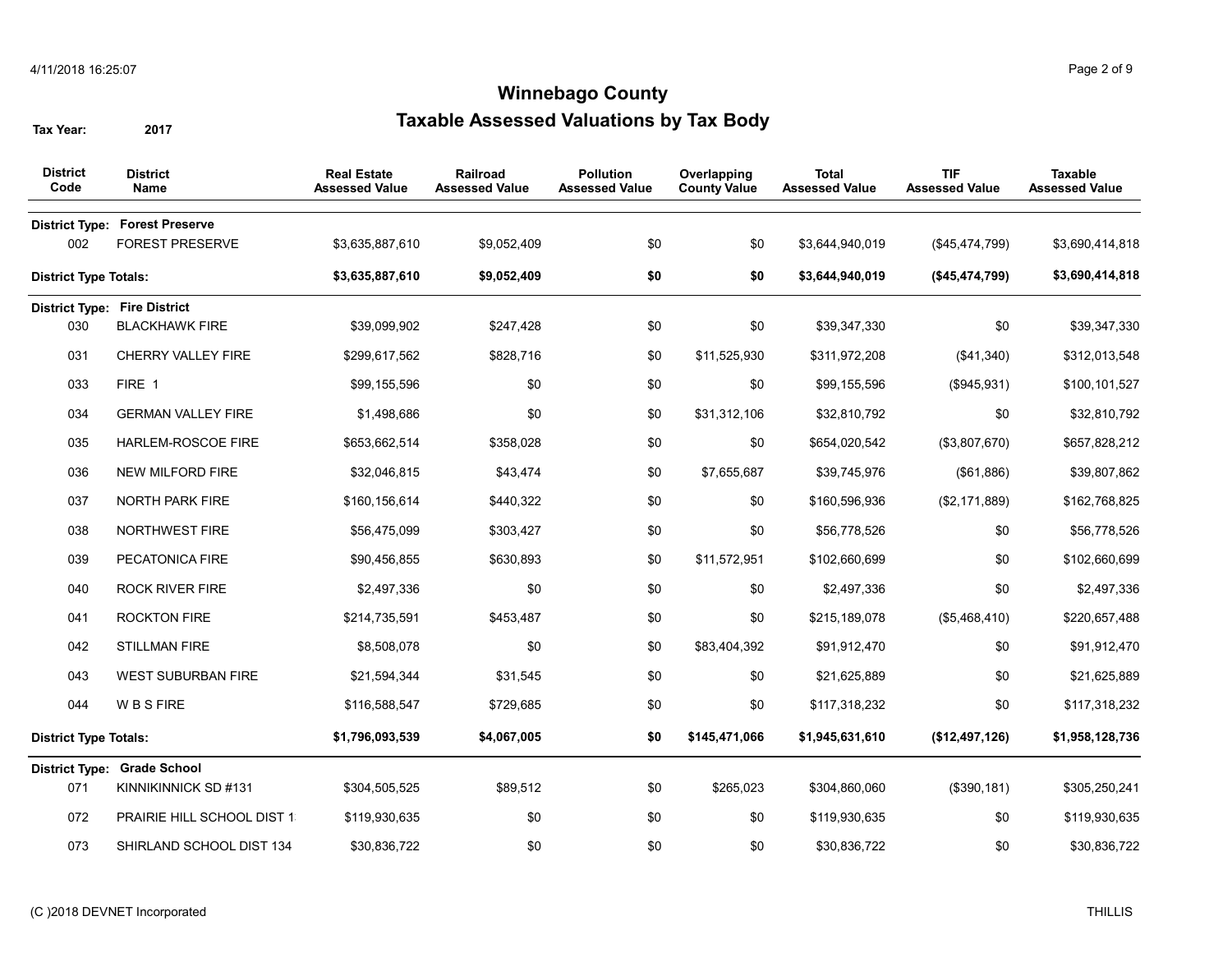| <b>District</b><br>Code         | <b>District</b><br>Name                | <b>Real Estate</b><br><b>Assessed Value</b> | <b>Railroad</b><br><b>Assessed Value</b> | <b>Pollution</b><br><b>Assessed Value</b> | Overlapping<br><b>County Value</b> | <b>Total</b><br><b>Assessed Value</b> | <b>TIF</b><br><b>Assessed Value</b> | <b>Taxable</b><br><b>Assessed Value</b> |
|---------------------------------|----------------------------------------|---------------------------------------------|------------------------------------------|-------------------------------------------|------------------------------------|---------------------------------------|-------------------------------------|-----------------------------------------|
| <b>District Type:</b>           | <b>Grade School</b>                    |                                             |                                          |                                           |                                    |                                       |                                     |                                         |
| 074                             | ROCKTON SCHOOL DIST 140                | \$217,065,555                               | \$421,756                                | \$0                                       | \$0                                | \$217,487,311                         | (\$5,468,410)                       | \$222,955,721                           |
| <b>District Type Totals:</b>    |                                        | \$672,338,437                               | \$511,268                                | \$0                                       | \$265,023                          | \$673,114,728                         | (\$5,858,591)                       | \$678,973,319                           |
|                                 | District Type: High School             |                                             |                                          |                                           |                                    |                                       |                                     |                                         |
| 077                             | HONONEGAH HIGH SD #207                 | \$672,338,437                               | \$511,268                                | \$0                                       | \$265,023                          | \$673,114,728                         | (\$5,858,591)                       | \$678,973,319                           |
| <b>District Type Totals:</b>    |                                        | \$672,338,437                               | \$511,268                                | \$0                                       | \$265,023                          | \$673,114,728                         | (\$5,858,591)                       | \$678,973,319                           |
|                                 | <b>District Type: Library District</b> |                                             |                                          |                                           |                                    |                                       |                                     |                                         |
| 054                             | CHERRY VALLEY LIBRARY                  | \$244,060,598                               | \$954,912                                | \$0                                       | \$11,906,437                       | \$256,921,947                         | (\$103,226)                         | \$257,025,173                           |
| 055                             | NORTH SUBURBAN LIBRARY                 | \$1,120,497,438                             | \$863,436                                | \$0                                       | \$44,065,354                       | \$1,165,426,228                       | (\$11,387,055)                      | \$1,176,813,283                         |
| 056                             | PECATONICA LIBRARY                     | \$86,520,694                                | \$0                                      | \$0                                       | \$12,521,823                       | \$99,042,517                          | \$0                                 | \$99,042,517                            |
| 057                             | <b>TALCOTT FREE LIBRARY</b>            | \$184,920,767                               | \$318,631                                | \$0                                       | \$0                                | \$185,239,398                         | (\$5,468,410)                       | \$190,707,808                           |
| 058                             | <b>WINNEBAGO LIBRARY</b>               | \$141,495,454                               | \$0                                      | \$0                                       | \$0                                | \$141,495,454                         | \$0                                 | \$141,495,454                           |
| 059                             | ROCKFORD CITY LIBRARY                  | \$1,424,726,155                             | \$3,513,129                              | \$0                                       | \$121,929                          | \$1,428,361,213                       | (\$21,454,101)                      | \$1,449,815,314                         |
| <b>District Type Totals:</b>    |                                        | \$3,202,221,106                             | \$5,650,108                              | \$0                                       | \$68,615,543                       | \$3,276,486,757                       | (\$38,412,792)                      | \$3,314,899,549                         |
| <b>District Type: Libraries</b> |                                        |                                             |                                          |                                           |                                    |                                       |                                     |                                         |
| 061                             | SOUTH BELOIT CITY LIBRARY              | \$101,989,939                               | \$1,033,392                              | \$0                                       | \$0                                | \$103,023,331                         | (\$6, 116, 076)                     | \$109,139,407                           |
| <b>District Type Totals:</b>    |                                        | \$101,989,939                               | \$1,033,392                              | \$0                                       | \$0                                | \$103,023,331                         | (\$6, 116, 076)                     | \$109,139,407                           |
|                                 | District Type: Multi-Township Dist     |                                             |                                          |                                           |                                    |                                       |                                     |                                         |
| 101                             | <b>BU/HA MULTI TOWNSHIP</b>            | \$39,625,952                                | \$0                                      | \$0                                       | \$0                                | \$39,625,952                          | \$0                                 | \$39,625,952                            |
| 102                             | <b>DU/LA MULTI TOWNSHIP</b>            | \$68,925,906                                | \$0                                      | \$0                                       | \$0                                | \$68,925,906                          | (\$945,931)                         | \$69,871,837                            |
| 124                             | PE/SE MULTI TOWNSHIP                   | \$91,327,677                                | \$0                                      | \$0                                       | \$0                                | \$91,327,677                          | \$0                                 | \$91,327,677                            |
| <b>District Type Totals:</b>    |                                        | \$199,879,535                               | \$0                                      | \$0                                       | \$0                                | \$199,879,535                         | (\$945,931)                         | \$200,825,466                           |
|                                 | <b>District Type: Park District</b>    |                                             |                                          |                                           |                                    |                                       |                                     |                                         |
| 046                             | ROCKFORD PARK DISTRICT                 | \$2,046,502,855                             | \$4,439,372                              | \$0                                       | \$34,316,515                       | \$2,085,258,742                       | (\$26,807,749)                      | \$2,112,066,491                         |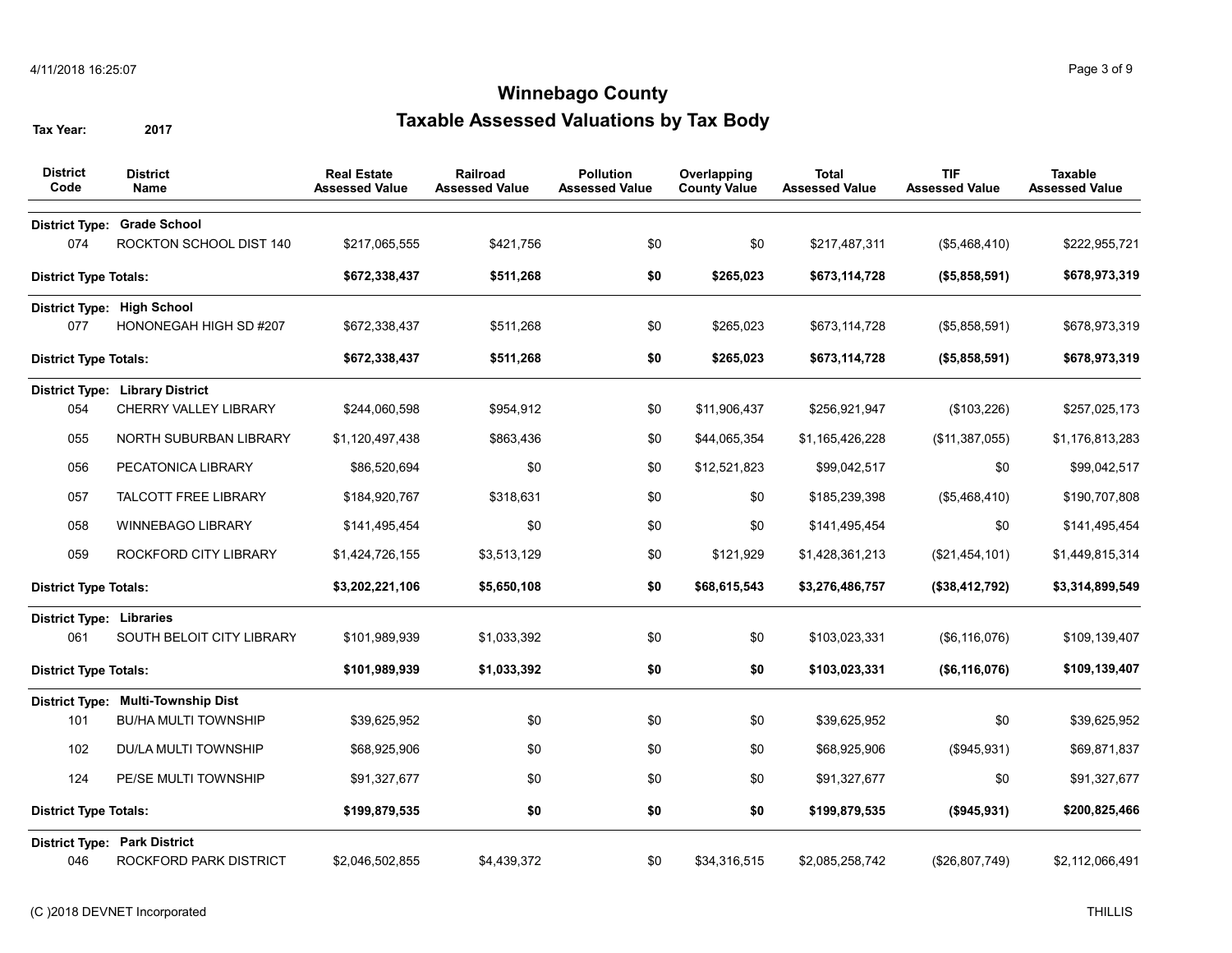| <b>District</b><br>Code      | <b>District</b><br>Name                  | <b>Real Estate</b><br><b>Assessed Value</b> | Railroad<br><b>Assessed Value</b> | <b>Pollution</b><br><b>Assessed Value</b> | Overlapping<br><b>County Value</b> | <b>Total</b><br><b>Assessed Value</b> | <b>TIF</b><br><b>Assessed Value</b> | <b>Taxable</b><br><b>Assessed Value</b> |
|------------------------------|------------------------------------------|---------------------------------------------|-----------------------------------|-------------------------------------------|------------------------------------|---------------------------------------|-------------------------------------|-----------------------------------------|
| <b>District Type:</b>        | <b>Park District</b>                     |                                             |                                   |                                           |                                    |                                       |                                     |                                         |
| 047                          | <b>SUMNER PARK</b>                       | \$74,917,266                                | \$0                               | \$0                                       | \$0                                | \$74,917,266                          | \$0                                 | \$74,917,266                            |
| 048                          | <b>WINNEBAGO PARK DISTRICT</b>           | \$91,889,031                                | \$628,921                         | \$0                                       | \$0                                | \$92,517,952                          | \$0                                 | \$92,517,952                            |
| 049                          | <b>SEWARD PARK DISTRICT</b>              | \$16,410,411                                | \$731,657                         | \$0                                       | \$0                                | \$17,142,068                          | \$0                                 | \$17,142,068                            |
| <b>District Type Totals:</b> |                                          | \$2,229,719,563                             | \$5,799,950                       | \$0                                       | \$34,316,515                       | \$2,269,836,028                       | (\$26,807,749)                      | \$2,296,643,777                         |
|                              | <b>District Type: Road District</b>      |                                             |                                   |                                           |                                    |                                       |                                     |                                         |
| 110                          | <b>BURRITT TWSP ROAD</b>                 | \$25,433,971                                | \$0                               | \$0                                       | \$0                                | \$25,433,971                          | \$0                                 | \$25,433,971                            |
| 111                          | CHERRY VALLEY TWSP ROAD                  | \$262,036,361                               | \$1,507,199                       | \$0                                       | \$0                                | \$263,543,560                         | (\$24, 145)                         | \$263,567,705                           |
| 112                          | DURAND TWSP ROAD                         | \$35,861,349                                | \$0                               | \$0                                       | \$0                                | \$35,861,349                          | (\$945,931)                         | \$36,807,280                            |
| 113                          | <b>HARLEM TWSP ROAD</b>                  | \$559,177,278                               | \$0                               | \$0                                       | \$0                                | \$559,177,278                         | (\$6,438,888)                       | \$565,616,166                           |
| 114                          | <b>HARRISON TWSP ROAD</b>                | \$14,191,981                                | \$0                               | \$0                                       | \$0                                | \$14,191,981                          | \$0                                 | \$14,191,981                            |
| 115                          | <b>LAONA TWSP ROAD</b>                   | \$33,064,557                                | \$0                               | \$0                                       | \$0                                | \$33,064,557                          | \$0                                 | \$33,064,557                            |
| 116                          | OWEN TWSP ROAD                           | \$82,472,032                                | \$390,686                         | \$0                                       | \$0                                | \$82,862,718                          | \$0                                 | \$82,862,718                            |
| 117                          | PECATONICA TWSP ROAD                     | \$67,368,357                                | \$0                               | \$0                                       | \$0                                | \$67,368,357                          | \$0                                 | \$67,368,357                            |
| 118                          | ROCKFORD TWSP ROAD                       | \$1,746,568,149                             | \$4,201,072                       | \$0                                       | \$0                                | \$1,750,769,221                       | (\$26,091,168)                      | \$1,776,860,389                         |
| 119                          | ROCKTON TWSP ROAD                        | \$237,432,750                               | \$941,691                         | \$0                                       | \$0                                | \$238,374,441                         | (\$10,039,452)                      | \$248,413,893                           |
| 120                          | ROSCOE TWSP ROAD                         | \$433,501,452                               | \$651,183                         | \$0                                       | \$0                                | \$434,152,635                         | (\$1,935,215)                       | \$436,087,850                           |
| 121                          | SEWARD TWSP ROAD                         | \$23,959,320                                | \$731,657                         | \$0                                       | \$0                                | \$24,690,977                          | \$0                                 | \$24,690,977                            |
| 122                          | SHIRLAND TWSP ROAD                       | \$22,931,022                                | \$0                               | \$0                                       | \$0                                | \$22,931,022                          | \$0                                 | \$22,931,022                            |
| 123                          | WINNEBAGO TWSP ROAD                      | \$91,889,031                                | \$628,921                         | \$0                                       | \$0                                | \$92,517,952                          | \$0                                 | \$92,517,952                            |
| <b>District Type Totals:</b> |                                          | \$3,635,887,610                             | \$9,052,409                       | \$0                                       | \$0                                | \$3,644,940,019                       | (\$45,474,799)                      | \$3,690,414,818                         |
|                              | <b>District Type: Sanitary Districts</b> |                                             |                                   |                                           |                                    |                                       |                                     |                                         |
| 050                          | <b>DURAND SANITARY</b>                   | \$13,760,428                                | \$0                               | \$0                                       | \$0                                | \$13,760,428                          | (\$945,931)                         | \$14,706,359                            |
| 051                          | ROCK RIVER WATER REC                     | \$2,417,693,060                             | \$4,747,761                       | \$0                                       | \$0                                | \$2,422,440,821                       | (\$31,879,548)                      | \$2,454,320,369                         |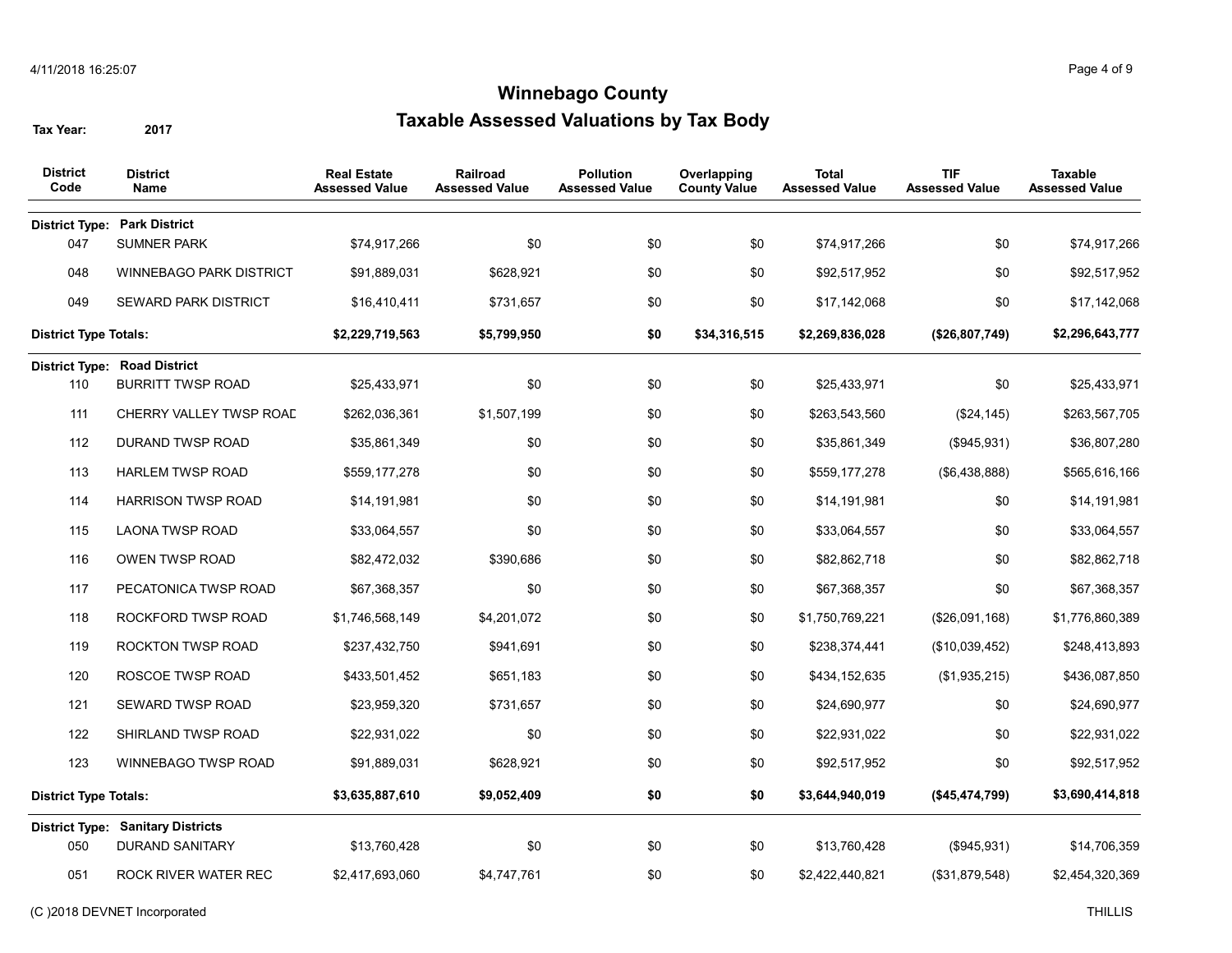| <b>District</b><br>Code      | <b>District</b><br>Name                                            | <b>Real Estate</b><br><b>Assessed Value</b> | Railroad<br><b>Assessed Value</b> | <b>Pollution</b><br><b>Assessed Value</b> | Overlapping<br><b>County Value</b> | <b>Total</b><br><b>Assessed Value</b> | <b>TIF</b><br><b>Assessed Value</b> | <b>Taxable</b><br><b>Assessed Value</b> |
|------------------------------|--------------------------------------------------------------------|---------------------------------------------|-----------------------------------|-------------------------------------------|------------------------------------|---------------------------------------|-------------------------------------|-----------------------------------------|
| 053                          | <b>District Type: Sanitary Districts</b><br><b>SEWARD SANITARY</b> | \$4,223,645                                 | \$65,061                          | \$0                                       | \$0                                | \$4,288,706                           | \$0                                 | \$4,288,706                             |
| <b>District Type Totals:</b> |                                                                    | \$2,435,677,133                             | \$4,812,822                       | \$0                                       | \$0                                | \$2,440,489,955                       | (\$32,825,479)                      | \$2,473,315,434                         |
|                              | <b>District Type: Special Districts</b>                            |                                             |                                   |                                           |                                    |                                       |                                     |                                         |
| 062                          | RKFD - WINN DRAINAGE                                               | \$9,412,683                                 | \$0                               | \$0                                       | \$0                                | \$9,412,683                           | \$0                                 | \$9,412,683                             |
| 109                          | COUNTRY OAKS SSA                                                   | \$321,513                                   | \$0                               | \$0                                       | \$0                                | \$321,513                             | \$0                                 | \$321,513                               |
| 136                          | <b>HARVEST HILLS SSA</b>                                           | \$3,159,925                                 | \$0                               | \$0                                       | \$0                                | \$3,159,925                           | \$0                                 | \$3,159,925                             |
| 155                          | PERRYVILLE ROAD SSA                                                | \$0                                         | \$0                               | \$0                                       | \$0                                | \$0                                   | \$0                                 | \$0                                     |
| 156                          | OLDE RIVER RIDGE PLAT 6 S!                                         | \$3,489                                     | \$0                               | \$0                                       | \$0                                | \$3,489                               | \$0                                 | \$3,489                                 |
| 158                          | I-39 BAXTER ROAD SSA                                               | \$0                                         | \$0                               | \$0                                       | \$0                                | \$0                                   | \$0                                 | \$0                                     |
| 160                          | SOUTH BELOIT SSA 1                                                 | \$11,456                                    | \$0                               | \$0                                       | \$0                                | \$11,456                              | \$0                                 | \$11,456                                |
| 161                          | SOUTH BELOIT SSA 2                                                 | \$0                                         | \$0                               | \$0                                       | \$0                                | \$0                                   | \$0                                 | \$0                                     |
| 162                          | SOUTH BELOIT SSA 3                                                 | \$0                                         | \$0                               | \$0                                       | \$0                                | \$0                                   | \$0                                 | \$0                                     |
| 163                          | SOUTH BELOIT SSA 4                                                 | \$0                                         | \$0                               | \$0                                       | \$0                                | \$0                                   | \$0                                 | \$0                                     |
| 169                          | SOUTH BELOIT SSA 5                                                 | \$0                                         | \$0                               | \$0                                       | \$0                                | \$0                                   | (\$60, 862)                         | \$60,862                                |
| 170                          | SOUTH BELOIT SSA 6                                                 | \$0                                         | \$0                               | \$0                                       | \$0                                | \$0                                   | \$0                                 | \$0                                     |
| 171                          | SOUTH BELOIT SSA 7                                                 | \$0                                         | \$0                               | \$0                                       | \$0                                | \$0                                   | \$0                                 | \$0                                     |
| 172                          | SOUTH BELOIT SSA 8                                                 | \$0                                         | \$0                               | \$0                                       | \$0                                | \$0                                   | \$0                                 | \$0                                     |
| 173                          | SOUTH BELOIT SSA 9                                                 | \$0                                         | \$0                               | \$0                                       | \$0                                | \$0                                   | \$0                                 | \$0                                     |
| 174                          | SOUTH BELOIT SSA 10                                                | \$0                                         | \$0                               | \$0                                       | \$0                                | \$0                                   | (\$304,604)                         | \$304,604                               |
| 175                          | SPRING CREEK LAKES MAINT                                           | \$0                                         | \$0                               | \$0                                       | \$0                                | \$0                                   | \$0                                 | \$0                                     |
| <b>District Type Totals:</b> |                                                                    | \$12,909,066                                | \$0                               | \$0                                       | \$0                                | \$12,909,066                          | (\$365,466)                         | \$13,274,532                            |
|                              | <b>District Type: Street Light Dist</b>                            |                                             |                                   |                                           |                                    |                                       |                                     |                                         |
| 064                          | LINCOLN-ACRES STREET LIG                                           | \$557,261                                   | \$0                               | \$0                                       | \$0                                | \$557,261                             | \$0                                 | \$557,261                               |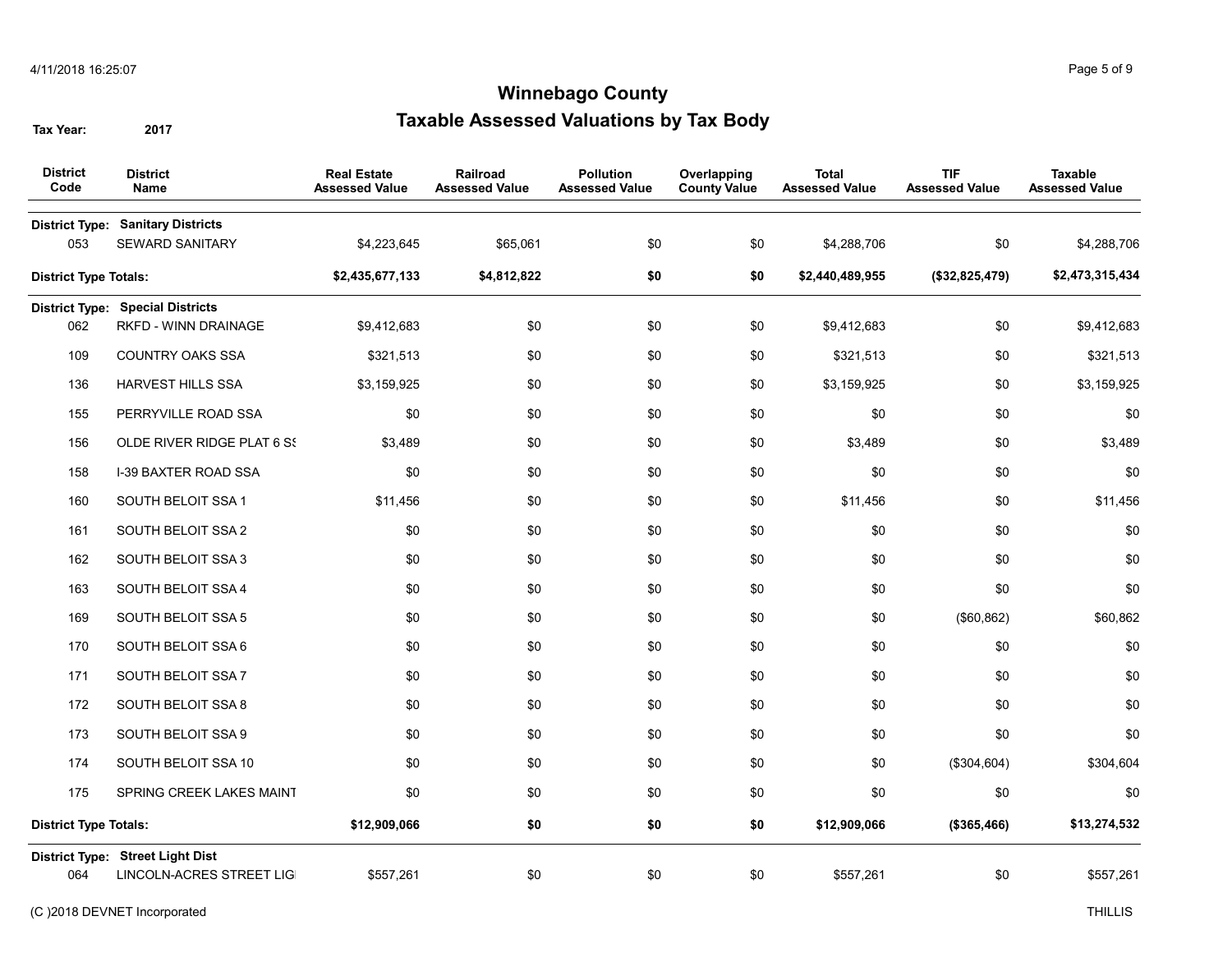| <b>District</b><br>Code      | <b>District</b><br>Name                                           | <b>Real Estate</b><br><b>Assessed Value</b> | Railroad<br><b>Assessed Value</b> | <b>Pollution</b><br><b>Assessed Value</b> | Overlapping<br><b>County Value</b> | <b>Total</b><br><b>Assessed Value</b> | <b>TIF</b><br><b>Assessed Value</b> | Taxable<br><b>Assessed Value</b> |
|------------------------------|-------------------------------------------------------------------|---------------------------------------------|-----------------------------------|-------------------------------------------|------------------------------------|---------------------------------------|-------------------------------------|----------------------------------|
| 065                          | District Type: Street Light Dist<br><b>WASHINGTON PARK STREET</b> | \$1,416,045                                 | \$0                               | \$0                                       | \$0                                | \$1,416,045                           | \$0                                 | \$1,416,045                      |
| <b>District Type Totals:</b> |                                                                   | \$1,973,306                                 | \$0                               | \$0                                       | \$0                                | \$1,973,306                           | \$0                                 | \$1,973,306                      |
|                              | <b>District Type: TIF Districts</b>                               |                                             |                                   |                                           |                                    |                                       |                                     |                                  |
| 052                          | PRESTON & CENTRAL TIF                                             | \$0                                         | \$0                               | \$0                                       | \$0                                | \$0                                   | \$140,875                           | (\$140, 875)                     |
| 063                          | WESTSIDE TIF #2                                                   | \$0                                         | \$0                               | \$0                                       | \$0                                | \$0                                   | \$0                                 | \$0                              |
| 066                          | EAST STATE & ALPINE TIF                                           | \$0                                         | \$0                               | \$0                                       | \$0                                | \$0                                   | \$1,036,368                         | (\$1,036,368)                    |
| 067                          | <b>WEST STATE &amp; CENTRAL TIF</b>                               | \$0                                         | \$0                               | \$0                                       | \$0                                | \$0                                   | \$791,140                           | (\$791, 140)                     |
| 068                          | <b>WEST STATE &amp; KILBURN TIF</b>                               | \$0                                         | \$0                               | \$0                                       | \$0                                | \$0                                   | \$186,589                           | (\$186,589)                      |
| 088                          | <b>NORTH MAIN &amp; AUBURN TIF</b>                                | \$0                                         | \$0                               | \$0                                       | \$0                                | \$0                                   | \$62,504                            | (\$62,504)                       |
| 089                          | <b>JACKSON SCHOOL TIF</b>                                         | \$0                                         | \$0                               | \$0                                       | \$0                                | \$0                                   | \$283,094                           | (\$283,094)                      |
| 093                          | NORTH MAIN TIF                                                    | \$0                                         | \$0                               | \$0                                       | \$0                                | \$0                                   | \$415,844                           | (\$415,844)                      |
| 094                          | <b>GLOBAL TRADE TIF #1</b>                                        | \$0                                         | \$0                               | \$0                                       | \$0                                | \$0                                   | \$4,029,833                         | (\$4,029,833)                    |
| 098                          | <b>MACHESNEY PARK TIF</b>                                         | \$0                                         | \$0                               | \$0                                       | \$0                                | \$0                                   | \$575,584                           | (\$575,584)                      |
| 104                          | SOUTH ROCKFORD TIF                                                | \$0                                         | \$0                               | \$0                                       | \$0                                | \$0                                   | \$611,855                           | (\$611, 855)                     |
| 105                          | LINCOLNWOOD TIF                                                   | \$0                                         | \$0                               | \$0                                       | \$0                                | \$0                                   | \$3,861                             | (\$3,861)                        |
| 106                          | DURAND VILLAGE TIF                                                | \$0                                         | \$0                               | \$0                                       | \$0                                | \$0                                   | \$945,931                           | (\$945,931)                      |
| 107                          | SPRINGFIELD CORNERS TIF                                           | \$0                                         | \$0                               | \$0                                       | \$0                                | \$0                                   | \$46,164                            | (\$46, 164)                      |
| 125                          | <b>WAGON WHEEL TIF</b>                                            | \$0                                         | \$0                               | \$0                                       | \$0                                | \$0                                   | \$510,164                           | (\$510, 164)                     |
| 126                          | RIVER OAKS TIF                                                    | \$0                                         | \$0                               | \$0                                       | \$0                                | \$0                                   | \$66,627                            | (\$66, 627)                      |
| 127                          | <b>GARRISON SCHOOL TIF</b>                                        | \$0                                         | \$0                               | \$0                                       | \$0                                | \$0                                   | \$123,547                           | (\$123,547)                      |
| 128                          | KISHWAUKEE & HARRISON TI                                          | \$0                                         | \$0                               | \$0                                       | \$0                                | \$0                                   | \$195,844                           | (\$195,844)                      |
| 129                          | LINCOLNWOOD TIF #2                                                | \$0                                         | \$0                               | \$0                                       | \$0                                | \$0                                   | \$10,548                            | (\$10,548)                       |
| 130                          | HOPE VI TIF                                                       | \$0                                         | \$0                               | \$0                                       | \$0                                | \$0                                   | \$203,982                           | (\$203,982)                      |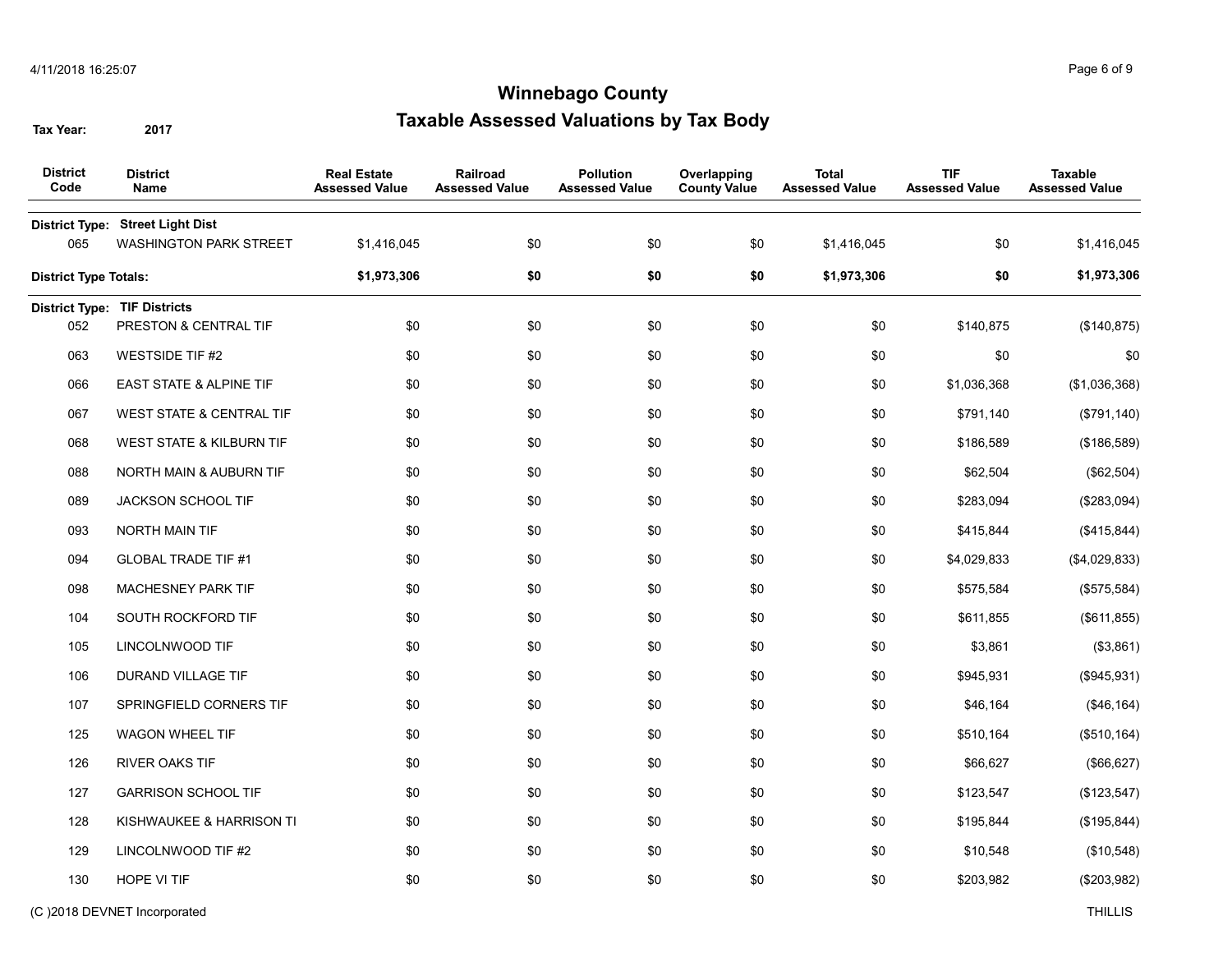| <b>District</b><br>Code | <b>District</b><br>Name         | <b>Real Estate</b><br><b>Assessed Value</b> | Railroad<br><b>Assessed Value</b> | <b>Pollution</b><br><b>Assessed Value</b> | Overlapping<br><b>County Value</b> | <b>Total</b><br><b>Assessed Value</b> | <b>TIF</b><br><b>Assessed Value</b> | <b>Taxable</b><br><b>Assessed Value</b> |
|-------------------------|---------------------------------|---------------------------------------------|-----------------------------------|-------------------------------------------|------------------------------------|---------------------------------------|-------------------------------------|-----------------------------------------|
| <b>District Type:</b>   | <b>TIF Districts</b>            |                                             |                                   |                                           |                                    |                                       |                                     |                                         |
| 132                     | NORTH 2ND TIF LOVES PARK        | \$0                                         | \$0                               | \$0                                       | \$0                                | \$0                                   | \$1,930,129                         | (\$1,930,129)                           |
| 133                     | <b>GLOBAL TRADE TIF #2</b>      | \$0                                         | \$0                               | \$0                                       | \$0                                | \$0                                   | \$637,761                           | (\$637,761)                             |
| 134                     | ASSISTED LIVING/ RIVER HOL      | \$0                                         | \$0                               | \$0                                       | \$0                                | \$0                                   | \$0                                 | \$0                                     |
| 135                     | NORTH 2ND TIF MACHESNEY         | \$0                                         | \$0                               | \$0                                       | \$0                                | \$0                                   | \$2,410,449                         | (\$2,410,449)                           |
| 137                     | <b>MAIN &amp; WHITMAN TIF</b>   | \$0                                         | \$0                               | \$0                                       | \$0                                | \$0                                   | \$845,661                           | (\$845,661)                             |
| 138                     | <b>MIDTOWN TIF</b>              | \$0                                         | \$0                               | \$0                                       | \$0                                | \$0                                   | \$279,393                           | (\$279,393)                             |
| 139                     | KISHWAUKEE & HARRISON TI        | \$0                                         | \$0                               | \$0                                       | \$0                                | \$0                                   | \$0                                 | \$0                                     |
| 140                     | FORMER BELOIT CORP TIF          | \$0                                         | \$0                               | \$0                                       | \$0                                | \$0                                   | \$1,473,886                         | (\$1,473,886)                           |
| 141                     | <b>GLOBAL TRADE TIF #3</b>      | \$0                                         | \$0                               | \$0                                       | \$0                                | \$0                                   | \$852,109                           | (\$852, 109)                            |
| 142                     | <b>RIVER DISTRICT NORTH TIF</b> | \$0                                         | \$0                               | \$0                                       | \$0                                | \$0                                   | \$2,694,750                         | (\$2,694,750)                           |
| 143                     | <b>BROADWAY TIF</b>             | \$0                                         | \$0                               | \$0                                       | \$0                                | \$0                                   | \$303,463                           | (\$303,463)                             |
| 144                     | <b>EAST RIVER TIF</b>           | \$0                                         | \$0                               | \$0                                       | \$0                                | \$0                                   | \$1,100,329                         | (\$1,100,329)                           |
| 145                     | SUMNER ROAD / GROVE ST T        | \$0                                         | \$0                               | \$0                                       | \$0                                | \$0                                   | \$0                                 | \$0                                     |
| 146                     | LOVES PARK CORP CENTER          | \$0                                         | \$0                               | \$0                                       | \$0                                | \$0                                   | \$1,990,704                         | (\$1,990,704)                           |
| 147                     | <b>WESTSTONE TIF</b>            | \$0                                         | \$0                               | \$0                                       | \$0                                | \$0                                   | \$128,100                           | (\$128,100)                             |
| 148                     | NORTH WILLOW CREEK TIF          | \$0                                         | \$0                               | \$0                                       | \$0                                | \$0                                   | \$443,072                           | (\$443,072)                             |
| 149                     | SOUTH WILLOW CREEK TIF          | \$0                                         | \$0                               | \$0                                       | \$0                                | \$0                                   | \$2,032,173                         | (\$2,032,173)                           |
| 150                     | <b>GLOBAL TRADEPARK SOUTH</b>   | \$0                                         | \$0                               | \$0                                       | \$0                                | \$0                                   | \$148,340                           | (\$148,340)                             |
| 151                     | I-39 / BAXTER ROAD TIF          | \$0                                         | \$0                               | \$0                                       | \$0                                | \$0                                   | \$103,226                           | (\$103,226)                             |
| 152                     | <b>ZENITH CUTTER TIF</b>        | \$0                                         | \$0                               | \$0                                       | \$0                                | \$0                                   | \$604,479                           | (\$604, 479)                            |
| 153                     | SPRING CREEK LAKES TIF          | \$0                                         | \$0                               | \$0                                       | \$0                                | \$0                                   | \$104,855                           | (\$104, 855)                            |
| 154                     | <b>FORMER WARNER ELECTRIC</b>   | \$0                                         | \$0                               | \$0                                       | \$0                                | \$0                                   | \$390,181                           | (\$390, 181)                            |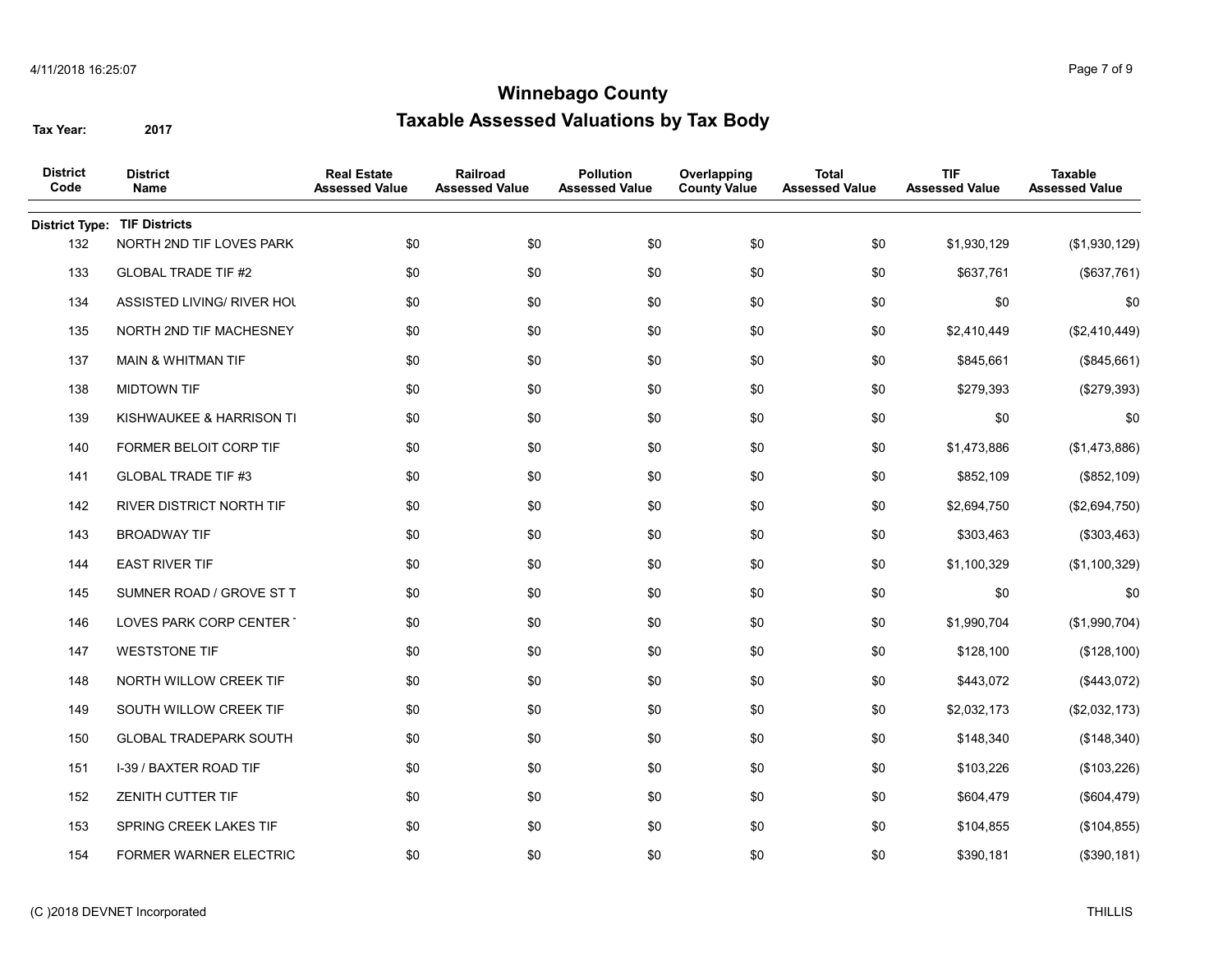| <b>District</b><br>Code        | <b>District</b><br>Name             | <b>Real Estate</b><br><b>Assessed Value</b> | Railroad<br><b>Assessed Value</b> | <b>Pollution</b><br><b>Assessed Value</b> | Overlapping<br><b>County Value</b> | Total<br><b>Assessed Value</b> | <b>TIF</b><br><b>Assessed Value</b> | <b>Taxable</b><br><b>Assessed Value</b> |
|--------------------------------|-------------------------------------|---------------------------------------------|-----------------------------------|-------------------------------------------|------------------------------------|--------------------------------|-------------------------------------|-----------------------------------------|
|                                | <b>District Type: TIF Districts</b> |                                             |                                   |                                           |                                    |                                |                                     |                                         |
| 157                            | JEFFERSON / NORTH 3RD ST            | \$0                                         | \$0                               | \$0                                       | \$0                                | \$0                            | \$46,187                            | (\$46, 187)                             |
| 159                            | <b>MULFORD &amp; EAST STATE STR</b> | \$0                                         | \$0                               | \$0                                       | \$0                                | \$0                            | \$4,501,776                         | (\$4,501,776)                           |
| 164                            | AUBURN STREET TIF                   | \$0                                         | \$0                               | \$0                                       | \$0                                | \$0                            | \$1,761,395                         | (\$1,761,395)                           |
| 165                            | FOREST HILLS ROAD TIF               | \$0                                         | \$0                               | \$0                                       | \$0                                | \$0                            | \$777,329                           | (\$777,329)                             |
| 166                            | <b>GARDNER / BLACKHAWK TIF</b>      | \$0                                         | \$0                               | \$0                                       | \$0                                | \$0                            | \$6,116,076                         | (\$6,116,076)                           |
| 167                            | VILLAGE OF ROCKTON DOWN             | \$0                                         | \$0                               | \$0                                       | \$0                                | \$0                            | \$3,484,360                         | (\$3,484,360)                           |
| 168                            | AMEROCK HOTEL TIF                   | \$0                                         | \$0                               | \$0                                       | \$0                                | \$0                            | \$74,262                            | (\$74,262)                              |
| <b>District Type Totals:</b>   |                                     | \$0                                         | \$0                               | \$0                                       | \$0                                | \$0                            | \$45,474,799                        | (\$45,474,799)                          |
| <b>District Type: Township</b> |                                     |                                             |                                   |                                           |                                    |                                |                                     |                                         |
| 003                            | <b>BURRITT TOWNSHIP</b>             | \$25,433,971                                | \$0                               | \$0                                       | \$0                                | \$25,433,971                   | \$0                                 | \$25,433,971                            |
| 004                            | CHERRY VALLEY TOWNSHIP              | \$262,036,361                               | \$1,507,199                       | \$0                                       | \$0                                | \$263,543,560                  | (\$24, 145)                         | \$263,567,705                           |
| 005                            | <b>DURAND TOWNSHIP</b>              | \$35,861,349                                | \$0                               | \$0                                       | \$0                                | \$35,861,349                   | (\$945,931)                         | \$36,807,280                            |
| 006                            | <b>HARLEM TOWNSHIP</b>              | \$559,177,278                               | \$0                               | \$0                                       | \$0                                | \$559,177,278                  | (\$6,438,888)                       | \$565,616,166                           |
| 007                            | <b>HARRISON TOWNSHIP</b>            | \$14,191,981                                | \$0                               | \$0                                       | \$0                                | \$14,191,981                   | \$0                                 | \$14,191,981                            |
| 008                            | <b>LAONA TOWNSHIP</b>               | \$33,064,557                                | \$0                               | \$0                                       | \$0                                | \$33,064,557                   | \$0                                 | \$33,064,557                            |
| 009                            | <b>OWEN TOWNSHIP</b>                | \$82,472,032                                | \$390,686                         | \$0                                       | \$0                                | \$82,862,718                   | \$0                                 | \$82,862,718                            |
| 010                            | PECATONICA TOWNSHIP                 | \$67,368,357                                | \$0                               | \$0                                       | \$0                                | \$67,368,357                   | \$0                                 | \$67,368,357                            |
| 011                            | ROCKFORD TOWNSHIP                   | \$1,746,568,149                             | \$4,201,072                       | \$0                                       | \$0                                | \$1,750,769,221                | (\$26,091,168)                      | \$1,776,860,389                         |
| 012                            | ROCKTON TOWNSHIP                    | \$237,432,750                               | \$941,691                         | \$0                                       | \$0                                | \$238,374,441                  | (\$10,039,452)                      | \$248,413,893                           |
| 013                            | ROSCOE TOWNSHIP                     | \$433,501,452                               | \$651,183                         | \$0                                       | \$0                                | \$434,152,635                  | (\$1,935,215)                       | \$436,087,850                           |
| 014                            | <b>SEWARD TOWNSHIP</b>              | \$23,959,320                                | \$731,657                         | \$0                                       | \$0                                | \$24,690,977                   | \$0                                 | \$24,690,977                            |
| 015                            | SHIRLAND TOWNSHIP                   | \$22,931,022                                | \$0                               | \$0                                       | \$0                                | \$22,931,022                   | \$0                                 | \$22,931,022                            |